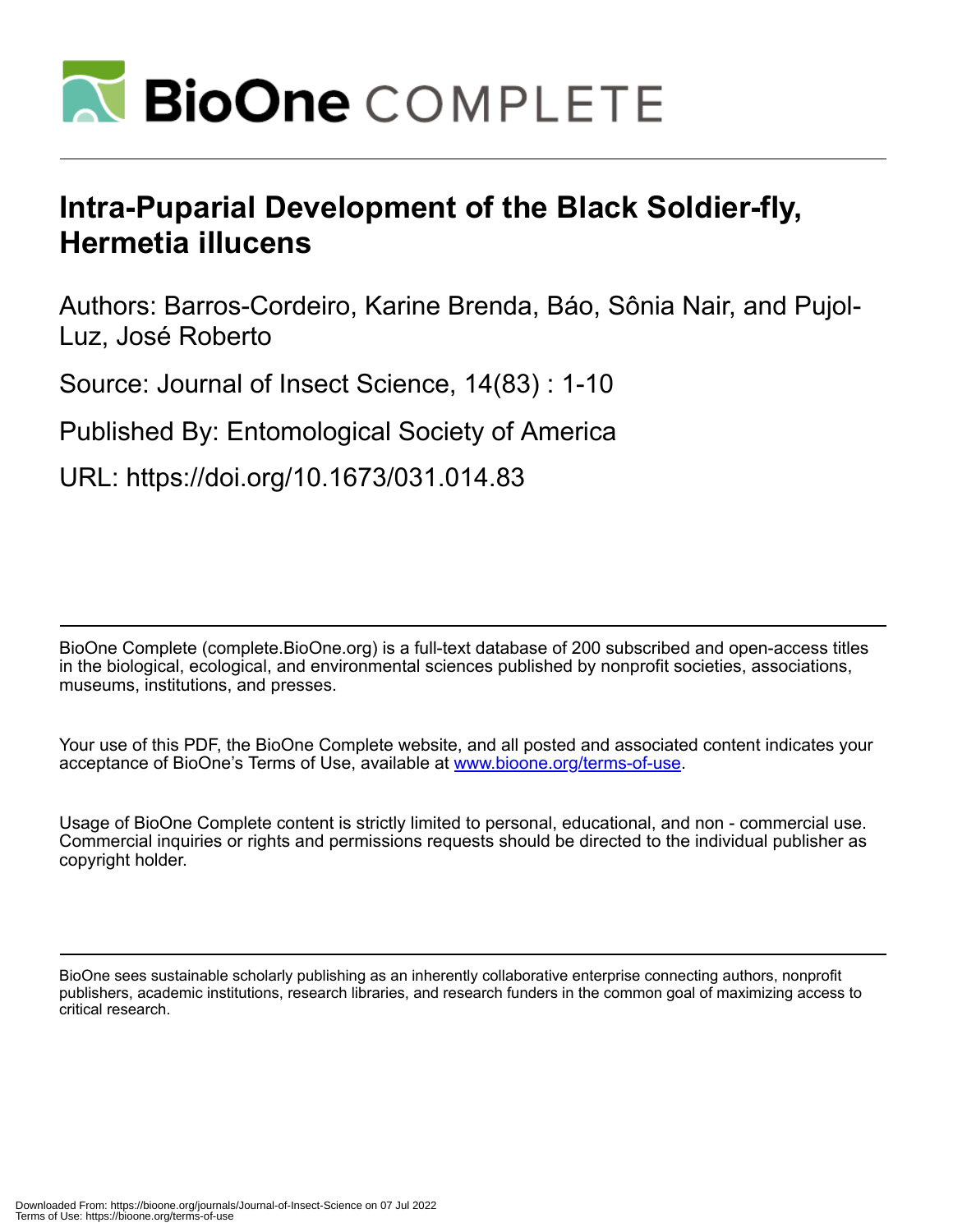

# **Intra-puparial development of the black soldier-fly,** *Hermetia illucens*

Karine Brenda Barros-Cordeiro<sup>1,2a</sup>, Sônia Nair Báo<sup>1b</sup>, and José Roberto Pujol-Luz<sup>2c\*</sup>

<sup>1</sup>Laboratório de Microscopia Eletrônica, Departamento de Biologia Celular, Instituto de Ciências Biológicas, Universidade de Brasília, 70910-900, DF, Brazil

<sup>2</sup>Laboratório de Entomologia Forense, Departamento de Zoologia, Instituto de Ciências Biológicas, Universidade de Brasília, 70910-900, DF, Brazil

## **Abstract**

The intra-puparial development of the black soldier-fly, *Hermetia illucens* (L.) (Diptera: Stratiomyidae), was studied based on 125 pupae under controlled conditions in laboratory. The  $6<sup>th</sup>$  instar larvae were reared until they stopped feeding, and the pre-pupae were separated according to the reduction in larval length and degree of pigmentation and sclerotization of the cuticle. The pupal stage lasted eight days (192 hours). The process of pupation (larva/pupa apolysis) occurred in the first six hours, extroversion of the head and thoracic appendages took place between the ninth and  $21<sup>st</sup>$  hours, and the pharate appeared 21 hours after completing pupation. After pupariation, four morphological phases of intra-puparial development were observed and described.

**Keywords:** forensic entomology, metamorphosis, morphology, Stratiomyoidea **Correspondence:** a kbbc22@yahoo.com.br, b snbao@unb.br, c jrpujol@unb.br, \*Corresponding author **Editor:** Henry Hagedorn was editor of this paper. **Received:** 29 August 2012 **Accepted:** 6 June 2013 **Published:** 7 July 2014 **Copyright:** This is an open access paper. We use the Creative Commons Attribution 3.0 license that permits unrestricted use, provided that the paper is properly attributed. **ISSN:** 1536-2442 | Vol. 14, Number 83

#### **Cite this paper as:**

Barros-Cordeiro KB, Báo SN, Pujol-Luz JR. 2014. Intra-puparial development of the black soldier-fly, *Hermetia illucens*. *Journal of Insect Science* 14(83). Available online: http://www.insectscience.org/14.83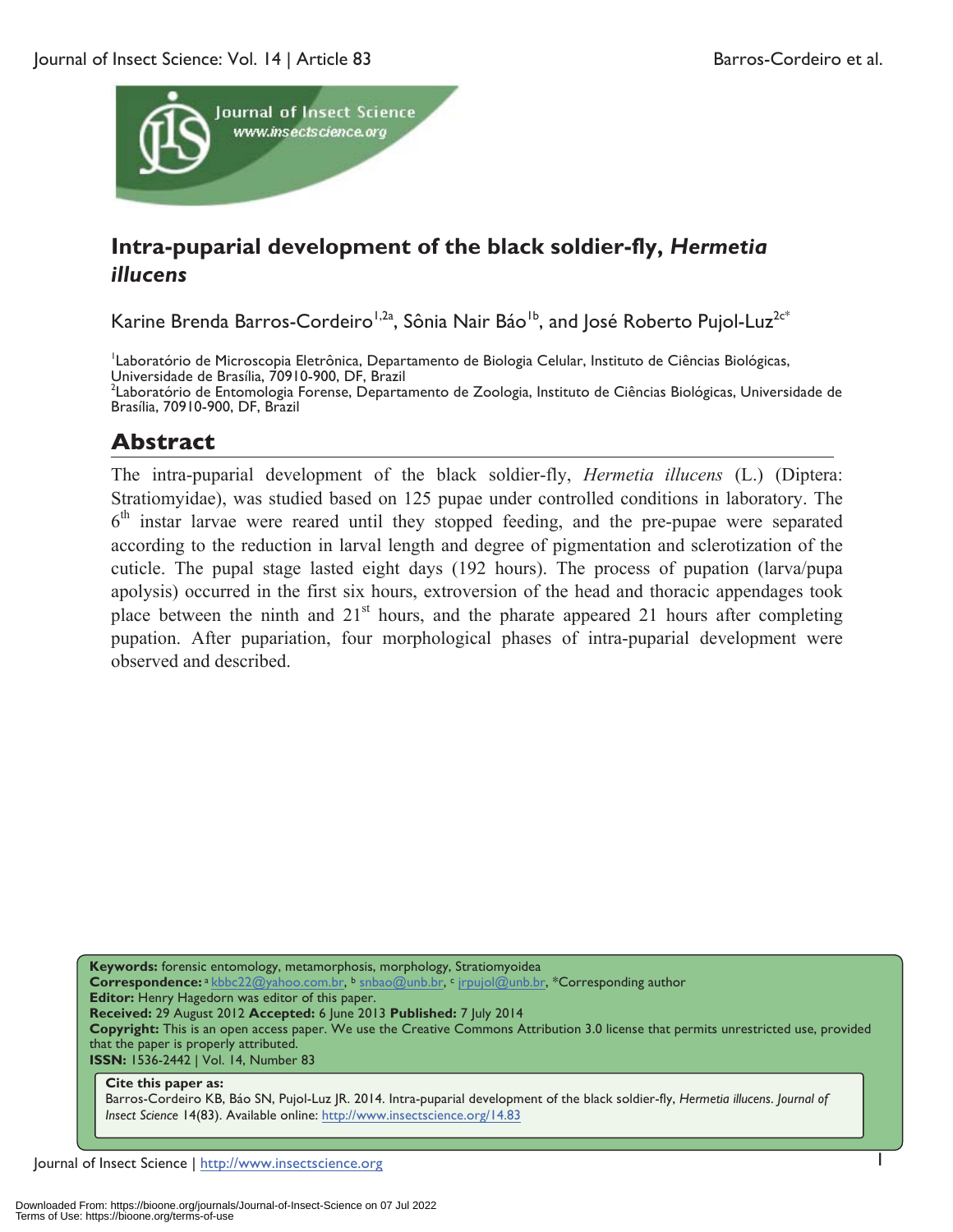#### **Introduction**

The Hermetiinae soldier-flies represent a relatively homogeneous group of Stratiomyidae consisting of five genera, *Chaetohermetia* (2 spp., neotropical); *Chaetosargus* (4 spp., neotropical); *Hermetia* (76 spp., cosmopolitan), *Nothohermetia* (1 sp., Australia), and *Patagiomyia* (1 sp., neotropical). The genus *Hermetia* Latreille has 76 species, 39 of them occurring in the Neotropical region, 20 with distribution including Brazil. Only four species have known larvae: *Hermetia albitarsis* (Brazil), *H. aurata* (Mexico), *H. concinna* (Mexico), and *H. illucens* (cosmopolitan) (McFadden 1967; Woodley 2001).

The black soldier fly, *H. illucens* (L.) (Diptera: Stratiomyidae), is economically important because its larvae feed on and are involved with cycling organic matter (Lardé 1990) and also inhibit and control the oviposition and development of *Musca domestica* in manure management systems (Sheppard 1983; Bradley and Sheppard 1984). There are also concerns regarding this species because of its association with cases of enteric myiasis in humans and other animals (Adler and Brancato 1995; Manrique-Saide et al. 1999; Calderón-Arguedas et al. 2005). In addition, records of the larvae and pupae of *H. illucens* occurring in human carcasses indicate that this species is also important in studies of forensic entomology, and that its development can be used to estimate post-mortem interval (Catts and Haskell 1990; Lord et al. 1994; Turchetto et al. 2001; Tomberlim et al. 2004; Pujol-Luz et al. 2008).

Most of the studies that have investigated the events of metamorphosis in Diptera described only the pupariation process, which ends in the formation of the puparium. The morphological changes that occur during intra-

puparial development have been extensively studied in Muscoidea and Oestroidea (e.g., Wolfe 1954; Bennett 1962; Fraenkel and Bhaskaran 1973; Lello et al. 1985; Scholl and Weintraub 1988; Cepeda-Papacios and Scholl 2000; Colwell et al. 2006), while intrapuparial development in Stratiomyioidea has never been investigated. In this paper we describe some events in *H. illucens*  development, including the chronology and morphological changes observed during intrapuparial development, under controlled laboratory conditions.

#### **Materials and Methods**

Two hundred 6<sup>th</sup> instar larvae (L6) of *H. illucens* were reared and observed in a BOD incubator chamber ( $27 \pm 1.0$ °C,  $60 \pm 10$ % RH, 12:12 L:D) until they ceased feeding, which marks the onset of the pupariation process. The pre-pupae were separated and placed in plastic containers with vermiculite. During the first 48 hours, five pupae were fixed every three hours; after this period, during the next six days, this process was repeated every 16 hours until the emergence of the adults. A total of 125 pupae were dissected in the experiment. All specimens were fixed in Carnoy's solution (48 hours), then in formic acid (5%) for another 48 hours; after that, they were transferred for permanent preservation in ethanol 70. The adults that emerged  $(n = 75)$ were fixed at low temperature (-20°C) and maintained in ethanol (70%) with the pupae. The minimum time intervals for each event (pre-pupae, pupae) were recorded. Ten pupae were cleaned in hot lactic acid; this process permits the observation of respiratory system structures that are useful. The specimens were dissected and photographed with Leica DM2000® (www.leica-microsystems.com) and Zeiss AxioCam®MRc (www.zeiss.com) microscopes.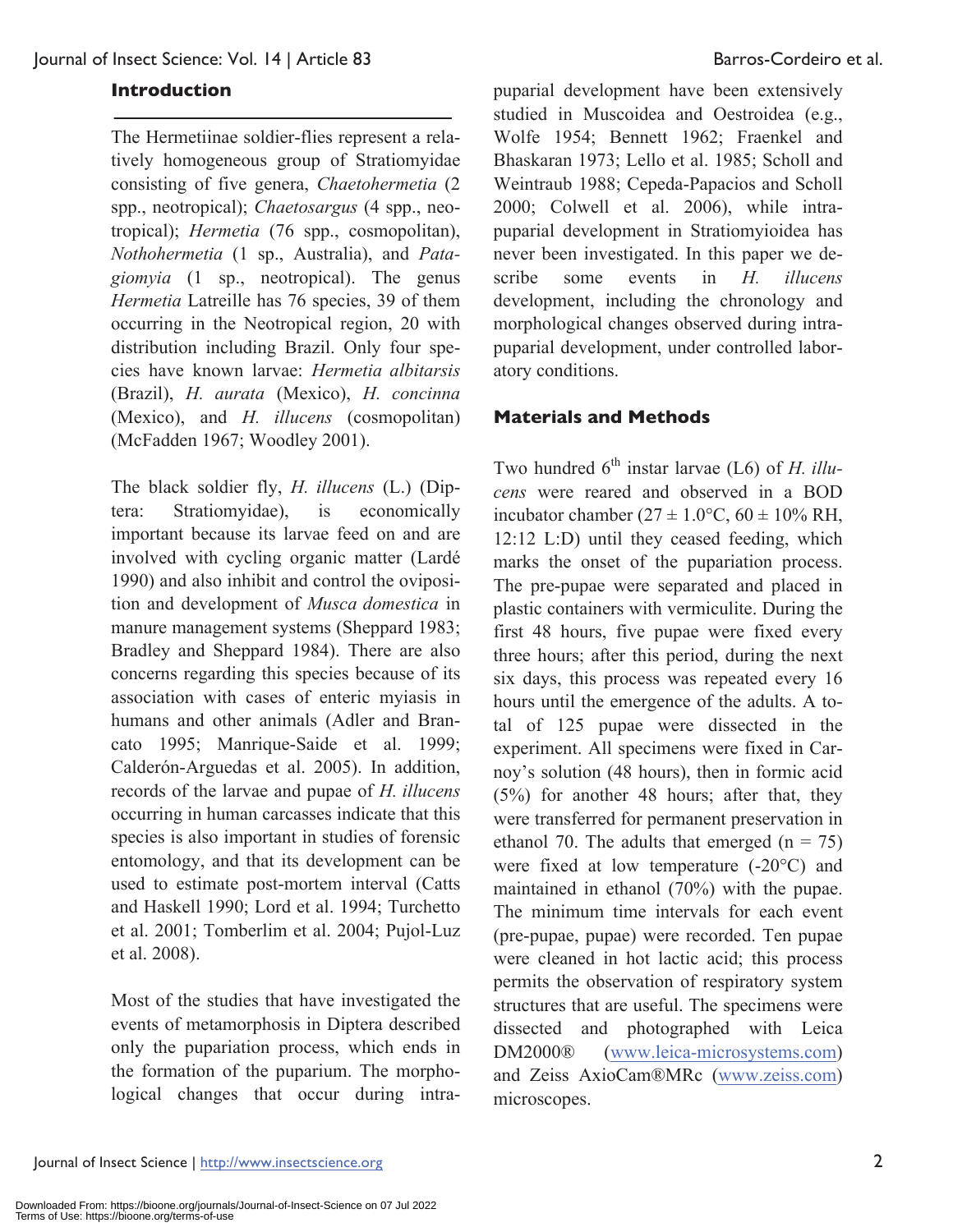The terminology and concepts used to describe the processes of pupariation and pupation and the puparium morphology were adapted from Fraenkel and Bhaskaran (1973), Costa and Vanin (1985), Cepeda-Palacios and Scholl (2000), and are defined as follows:

(i) Pupariation: period between the time that the larvae cease feeding to complete immobilization and reduction in length of the larvae. A reduction in their mobility and a retraction of the segments gradually occur. The cuticle becomes progressively more opaque, pigmented and sclerotized.

(ii) Pupation or intra-pupal development: all events that occur from larval-pupal apolysis until the emergence of the adult fly.

(iii) Larva-pupa apolysis: once the pupariation process has finished, larval-pupal apolysis takes place, resulting in the formation of the adult epidermis and its separation from the last larval skin, which will form the puparium.

(iv) Cryptocephalic pupa: a phase also known as hidden head; in this phase it is impossible to distinguish the head and the thoracic appendages externally; the imaginal discs of the appendages and the cephalic vesicle (cerebral and cephalic ganglia) are located below the thoracic and abdominal segment.

(v) Phanerocephalic: in this phase there is the extroversion of the cephalic capsule and the thoracic appendages. This phase also marks the beginning of the apolysis process between pupa and adult.

(vi) Pharate adult: the longest phase of intrapupal development, corresponding to the maturation of the adult.

(vii) Imago: the final form of the insect after metamorphosis.

#### **Results**

#### **Pupariation**

The larvae of *H. illucens* remained in the vermiculite substrate between two and 15 days and buried in the substrate in scotophase, when there was a reduction in their mobility. The pupa was 1/3 the size of the puparium and, because of the reduction in the tissue in the anterior part of the puparium, there was a change in eye color from reddish to white or transparent; the abdomen also folded 45° to the ventral region, and the cuticle gradually became opaque and sclerotized (Figure 1d, e).

#### **Larval-pupal apolysi**

The process was observed in a dorsal-ventral direction and from the end of the abdomen to the head. The apolysis duration was  $4.8 \pm 1.1$ hours, being completed in a minimum time of six hours (Table 1).

|                                   | <b>Stage</b> | Event                | Time of development<br>(hour) | <b>Duration</b><br>minimum | <b>Sample</b><br>size |
|-----------------------------------|--------------|----------------------|-------------------------------|----------------------------|-----------------------|
|                                   |              |                      | Mean ± SE (Range)             | (hours)                    | (n)                   |
|                                   |              | Larva-pupa apolysis  | $4.8 \pm 1.1$ (06*-12)        | 6                          | 18                    |
|                                   | Pupa         | Criptocephalic pupa  | $15.3 \pm 1.0$ (6-18)         | 3                          | 12                    |
|                                   |              | Phanerocephalic pupa | $14.3 \pm 2.1 (9 - 21)$       | 12                         | 9                     |
|                                   |              | Pharate              |                               |                            |                       |
|                                   |              | Yellowish eyes       | $40.3 \pm 1.9(21 - 80)$       | 43                         | 53                    |
|                                   |              | Pinkish eyes         | $92.0 \pm 6.6$ (64-128)       | 32                         | 8                     |
|                                   |              | Reddish eyes         | $139.2 \pm 7.0$ (96-176)      | 48                         | 10                    |
|                                   |              | Brownish eyes        | $171.7 \pm 4.7$ (144-192)     | 48                         | 15                    |
| $\ast$ The apolysis was complete. |              |                      |                               |                            |                       |

**Table 1.** Intra-puparial development of *Hermetia illucens.*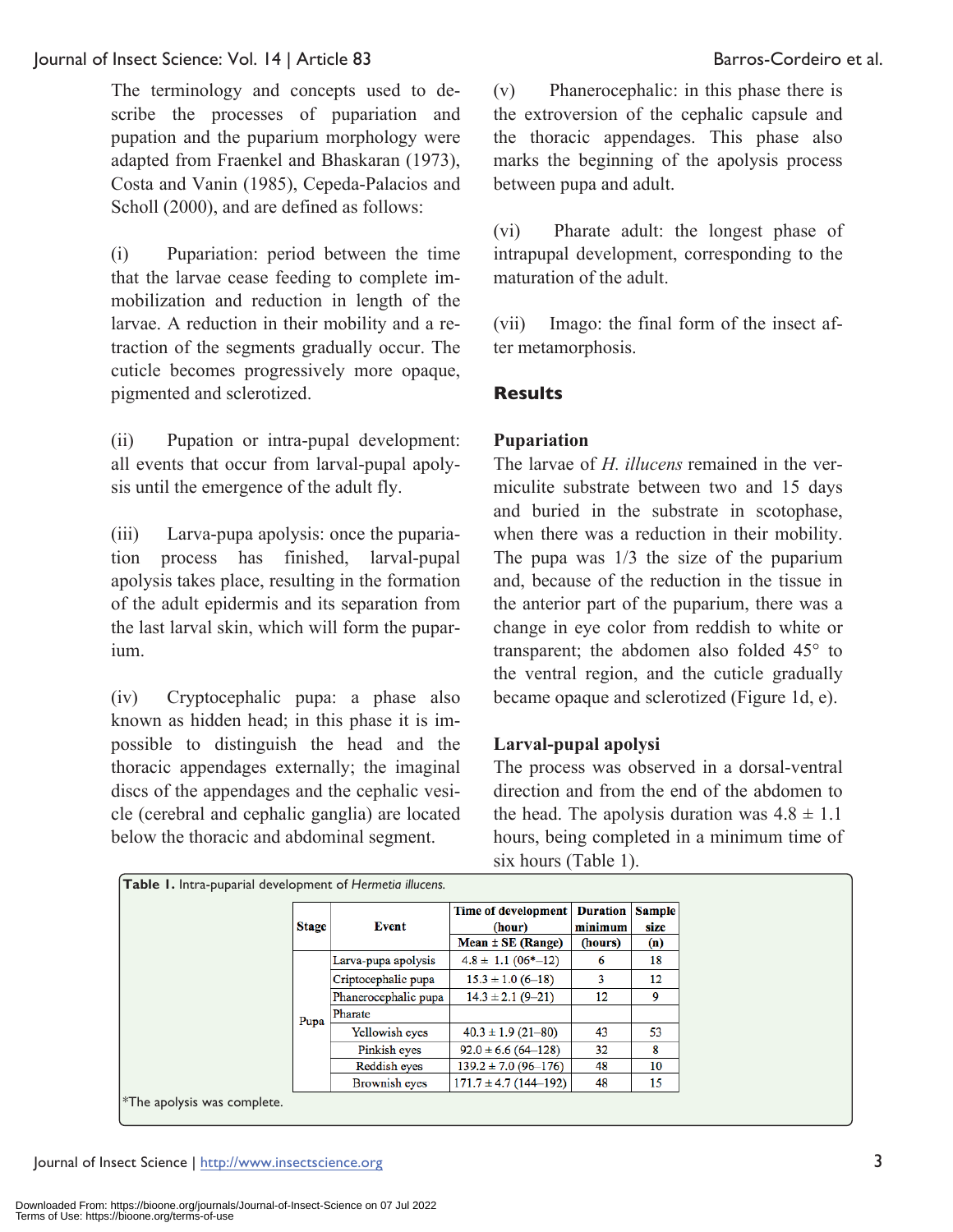#### **Cryptocephalic pupa (Figure 1a)**

Formation of a hardened, opaque, and pigmented puparium; this phase retained almost all the features of L6. The mandibularmaxillary complex was separated from the larva and the pupa and stayed attached to the puparium internal wall. The duration of this event was  $15.3 \pm 1.0$  hours, being completed in a minimum time of three hours, and ended with start of the extroversion of the head and thoracic appendages (Table I).

#### **Phanerocephalic pupa**

Characterized by the extroversion and distinctness of the head, thorax, and abdomen of the pharate adult (Figure 1b). This process marked the pupa-adult apolysis, with a duration of  $14.3 \pm 2.1$  hours, being completed in a minimum time of 12 hours (Table 1).

#### **Pharate adult (Figure 1b)**

The longest phase of intra-puparial development, which can be divided into four stages according to the color of the eyes; it represents maturation of the adult (adapted from Cepeda-Palacios and Scholl 2000): (i) yellowish eyes,  $21<sup>st</sup> – 64<sup>th</sup>$  hour, with duration this period being  $40.3 \pm 1.9$  hours (Figure 2a; Table 1), followed by the definition of head, thorax, abdomen, legs and wings; (ii) pinkish eyes,  $64^{\text{th}} - 96^{\text{th}}$  hour, a duration of  $92.0 \pm 6.6$ hours (Figure 2b; Table 1), and the sutures of the thorax and abdomen in dorsal view were observed; (iii) reddish eyes,  $96<sup>th</sup>-144<sup>th</sup>$  hour, a duration of  $139.2 \pm 7.0$  hours (Figure 2c; Table 1), the T-shaped dorsal thoracic suture in the puparium was observed, and the pharate showed a well-developed antennae and the beginning of the pigmentation of hair, bristles, legs, and wing veins; (iv) dark brownish eyes,  $144^{\text{th}} - 192^{\text{nd}}$  hours, a duration of  $171.7 \pm 4.7$ hours (Figure 2d; Table 1), the body of adult was totally formed and fully pigmented.

#### **Imago and emergence of the adults**

The completely formed imagoes (Figure 1c) were observed in the 144<sup>th</sup> hour, and the adults emerged from the  $192<sup>nd</sup>$  hour (Table 1).

#### **Respiratory system**

In the pupal stage, the external breathing tubes (pupal-horn) appeared (Figure 3a–c). A pair of developed internal tubes was present in the first thoracic segment, and another five pairs were distributed in the abdomen segments 2 to 7. Inside the puparium, the tubes became narrowed at the distal end and were prolonged beyond the outer edge, where the ends (Figure 3a) presented two different forms: the first was horn-like (Figures 3b–d),  $2<sup>nd</sup>$  to  $5<sup>th</sup>$  abdominal segment, and the second had a crown-like shape (Figure 3e),  $6<sup>th</sup>$  and  $7<sup>th</sup>$  abdominal segments.

#### **Discussion**

There are a few morphological studies relating to intra-puparial development, and in some of them (Irwins-Smith 1920; May 1961; Rozkošný 1982) the subject was treated without the necessary level of detail. Most authors use the puparia to describe the last instar larvae of Stratiomyidae (Rozkošný and Kovac 1998, 2001; Pujol-Luz and Leite 2001; Xerez and Pujol-Luz 2001; Xerez et al. 2002, 2003). In Stratiomyidae and Xylomyidae, the pupa is formed within the last larval skin, which is used as a hard cocoon (puparia) impregnated with plates or calcium carbonate crystals (Ca- $CO<sub>3</sub>$ ) (Woodley 1989). The total time of postembryonic development in soldier-flies (larva to adult) is variable, lasting for a few weeks to several months in Atlantic Rain Forest and Cerrado biomes (J.R. Pujol-Luz, personal observation). In controlled laboratory conditions, the total duration of the period between the pupal stage and adult emergence of *H. illucens* in this work lasted 192 hours, and during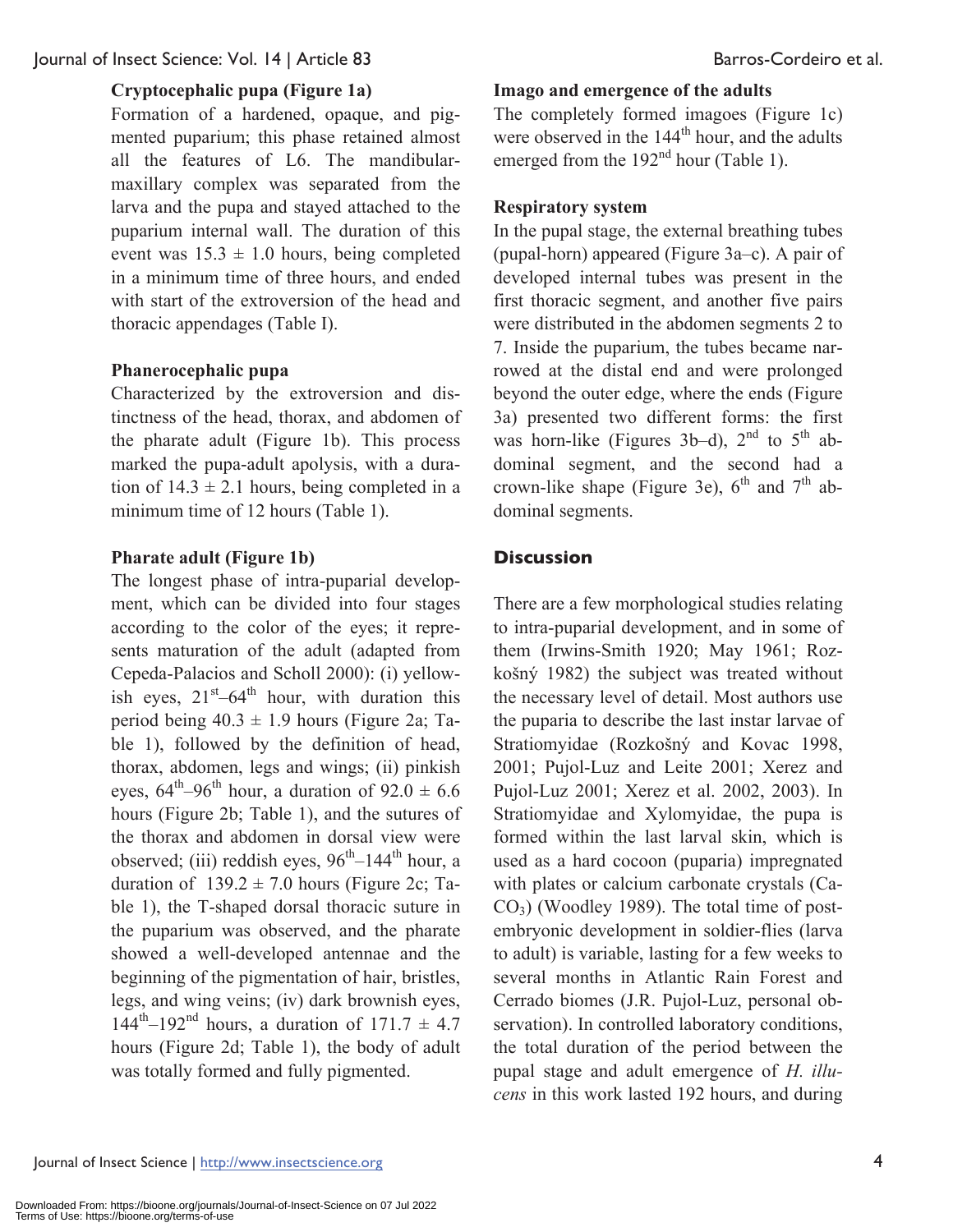this time we identified four distinct phases or stages: (i) larval-pupal apolysis, (ii) cryptocephalic pupae, (iii) phanerocephalic pupae, and (iv) pharate adult (Table 1).

Apart from the morphological changes associated with the change in eye color, we highlighted some modifications in the structure and pattern of the respiratory system. The respiratory system (Figure 3) of the pupa of *H. illucens* is usually described as amphipneustic, despite the presence of the vestigial breathing tubes in the  $2<sup>nd</sup>$  to  $5<sup>th</sup>$  abdominal segment (Rozkošný 1982; Rozkošný and Kovac 2001). However, we can provide a different interpretation based on the findings of this study. The tissular projection of the tracheal system in pharate adults forms a tube that is in contact with the internal pupal wall (Figure 3a), and that has slits opening out at the extremity of the pupal horn (Figures 3b–e), suggesting that the spiracles are indeed functional. Thus, the respiratory system should be considered hemipneustic.

### **Acknowledgments**

We thank Hélio Ricardo da Silva (UFRRJ), Cecília Kosmann (UnB), and João Victor Luz (Cultura Inglesa) for reading early versions of the manuscript and making helpful comments and suggestions. Érica S. Harterreiten-Souza (Embrapa-CENARGEN) and Khesller P.O. Name (UnB) kindly assisted in various stages of preparation of the manuscript. During the development of this research, we received grants from the Conselho Nacional de Desenvolvimento Científico e Tecnológico (CNPq) and Fundação de Apoio à Pesquisa do Distrito Federal (FAP-DF).

#### **References**

Adler AI, Brancato FP. 1995. Human furuncular Myiasis caused by *Hermetia illucens* (Diptera: Stratiomyidae). *Journal Medicine Entomology* 32: 745-746.

Bennett GF. 1962. On the biology of *Cephenemya phobifera* (Diptera: Oestridae), the pharyngeal bot of the white-tailed deer, *Odocoileus virginianus. Canadian Journal of Zoology* 40: 1195-1210.

Bradley SW, Sheppard DC. 1984. House fly oviposition inhibition by larvae of *Hermetia illucens*, the black soldier fly. *Journal of Chemical Ecology* 10: 853-859.

Calderón-Arguedas O, Barrantes JM, Solano ME. 2005. Miasis entérica por *Hermetia illucens* (Diptera: Stratiomyidae) em uma paciente geriátrica de Costa Rica. *Parasitol Latinoamerica* 60: 162-164.

Catts EP, Heskell NH. 1990. *Entomology and death: A procedural guide*. Joyce's Print Shop.

Cepeda- Palacios R, Scholl PJ. 2000. Intra-Puparial Development in *Oestrus ovis*  (Diptera: Oestridae). *Journal Medicine Entomology* 37: 239-245.

Colwell DD, Hall MJR, Scholl PJ. 2006. *The Oestrid Flies: Biology, Host-Parasite Relationships, Impact and Management*. CAB International.

Costa C, Vanin SA. 1985. On the concepts of "pre-pupa", with special reference to the Coleoptera. *Revista Brasileira de Zoologia* 2: 339-345.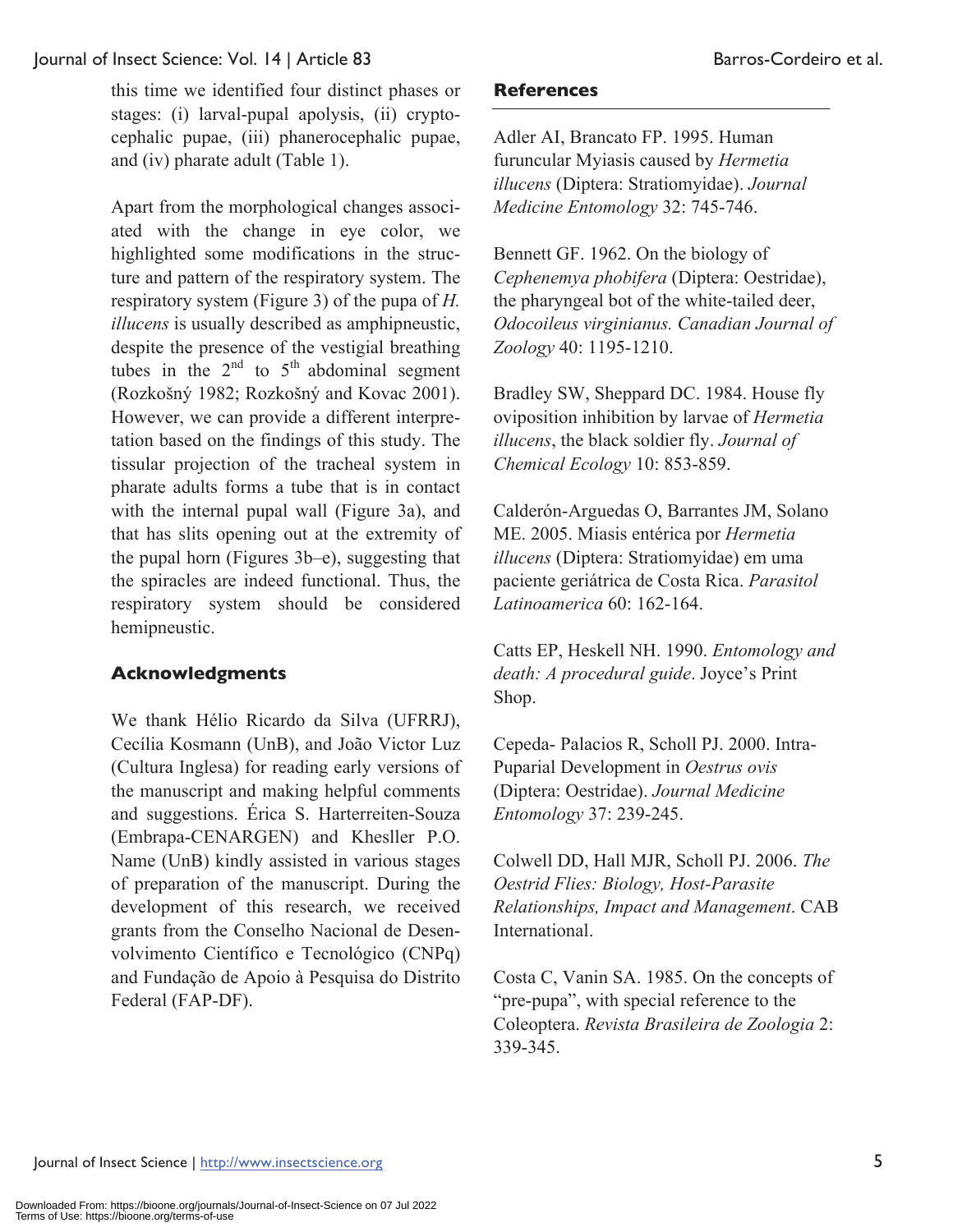422.

Fraenkel G, Bhaskaran G. 1973. Pupariation and pupation in cyclorraphous flies (Diptera): terminology and interpretation*. Annals of the Entomological Society of America* 66: 418-

Irwin-Smith V. 1920. Studies in Life-Histories of Australian Diptera Brachycera. *Proceedings of the Linnean Society of North South Wales* 45: 505-530.

Lardé G. 1990. Recycling of coffee pulp by *Hermetia illucens* (Diptera: Stratiomyidae) larvae. *Biological Waster* 33: 307-310.

Lello ED, Gregório EA, Toledo LA. 1985. Desenvolvimento das gônadas de *Dermatobia hominis* (Diptera: Cuterebridae). *Memórias do Instituto Oswaldo Cruz* 80: 159-170.

Lord WD, Goff ML, Adkins TR, Haskell NH. 1994. The black soldier fly *Hermetia illucens* (Diptera: Stratiomyidae) as a potential measure of human postmortem interval: observations and case histories. *Journal of Forensic Sciences* 39: 215-222.

May BM. 1961. The occurrence in New Zealand and the life-history of the soldier fly *Hermetia illucens* (L.) (Diptera: Stratiomyidae). *New Zealand Journal Science* 4: 55-65.

McFadden MW. 1967. Soldier fly larvae in America north of Mexico. *Proceedings of the United States National Museum* 12:1-72.

Manrique-Saide P, Rodríguez-Vivas RI, Rodríguez MQ, Aparicio RQ. 1999. Um caso de pseudomiasis por larvas de *Hermetia illucens* (Diptera: Stratiomyidae) em um bovino. *Revista Biomedicine* 10: 173-176.

Pujol-Luz JR, Leite FM. 2001. Descrição do último ínstar larval e do pupário de *Ptecticus testaceus* (Fabricius) (Diptera: Stratiomyidae). *Neotropical Entomology* 30: 587-591.

Pujol-Luz JR, Francez PAC, Ururahy-Rodrigues A, Constantino R. 2008. The Black Soldier-fly, *Hermetia illucens* (Diptera, Stratiomyidae), Used to Estimate the Postmortem Interval in Case in Amapá state, Brazil. *Journal Forensic Science* 53: 476-478.

Rozkošný R. 1982. *A Biosystematic Study of the European Stratiomyidae (Diptera), volume 25*. W. Junk.

Rozkošný R, Kovac D. 1998. Descriptions of bamboo-inhabiting larvae and puparia of Oriental soldier flies *Ptecticus brunettii* and *P. flavifemoratus* (Diptera: Stratiomyidae: Sarginae) with observations on their biology. *European Journal of Entomology* 95: 65-86.

Rozkošný R, Kovac D. 2001. New male, larva and puparium of *Odontomyia pulcherrima* Brunetti (Insecta: Diptera: Stratiomyidae) from the Oriental Region. *Raffles Bulletin of Zoology* 49: 101–108.

Scholl PJ, Weintraub J. 1988. Gonotrophic development in *Hypoderma lineatum* and *Hipoderma bovis* (Diptera: Oestridae) with notes on reproductive capacity. *Annals Entomology of Society of America* 81: 318- 324.

Sheppard DC. 1983. House fly and lesser fly control utilizing the black soldier fly in manure management systems for caged laying hens. *Environmental Entomology* 12: 1439- 1442.

Tomberlin JK, Sheppard C, Joyce JA. 2004. Black soldier fly (Diptera: Stratiomyidae)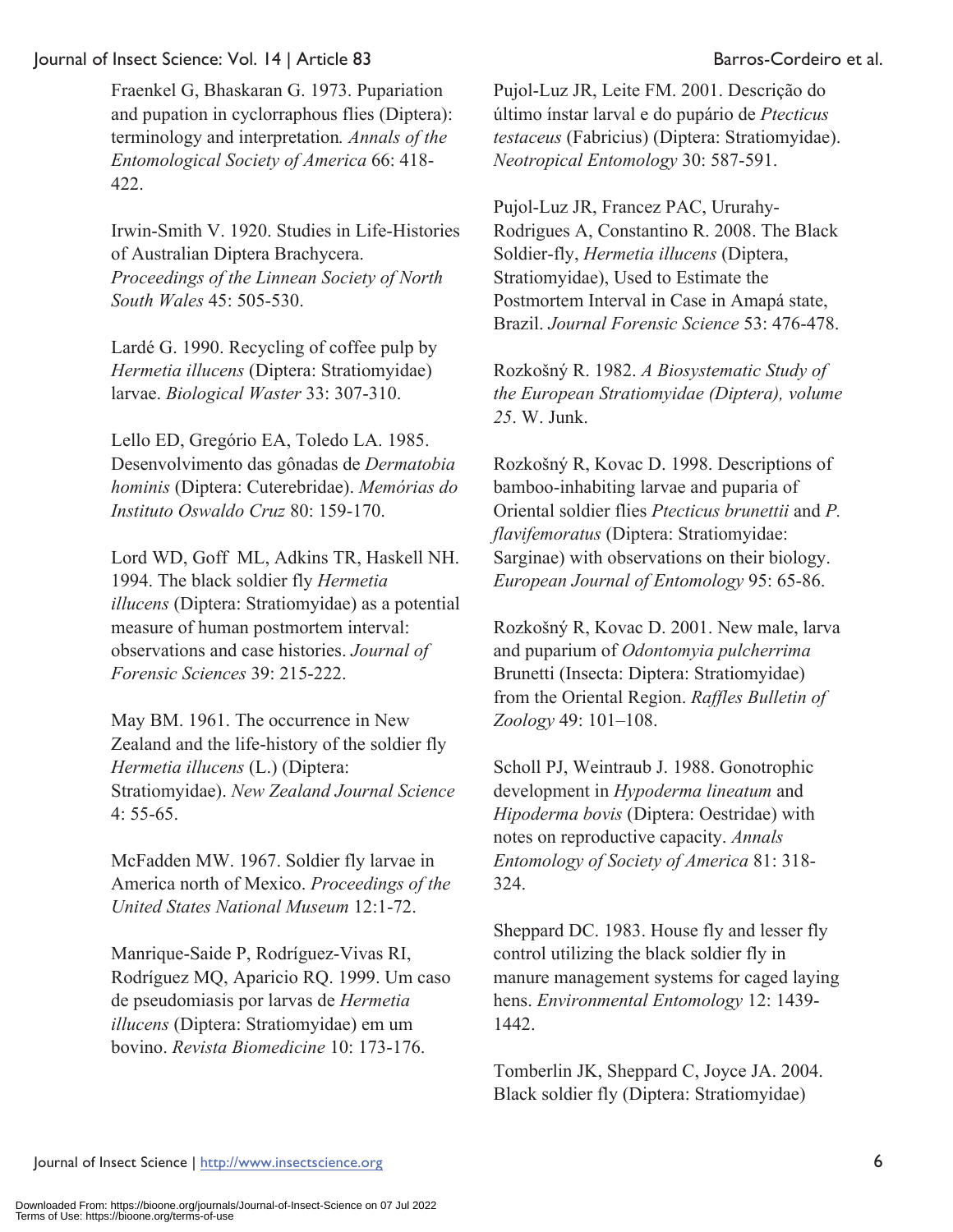colonization of pig carrion in South Georgia. *Journal Forensic Science* 50: 152-153.

Turchetto M, Lafisca S, Costantini G. 2001. Postmortem interval (PMI) determined by study sarcophagous biocenoses: three cases from the province of Venice (Italy). *Forensic Science International* 120: 28-31.

Xerez R, Pujol-Luz JR. 2001. Description of the larva of *Vittiger schnusei* Kertész, 1909 (Diptera: stratiomyidae) from Ilha de Marambaia, Rio de Janeiro, Brasil. *Studia Dipterologica* 8: 337-341.

Xerez, R, Pujol-Luz JR, Viana GG. 2002. Descrição da larva de *Cosmariomyia argyrosticta* Kertész e do pupário de *Dactylodeicts lopesi* Lindner (Diptera: Stratiomyidae). *Revista Brasileira de Zoologia* 19: 747-755.

Xerez, R, Pujol-Luz JR, Viana GG. 2003. Descrição da larva de *Popanomyia femoralis*  Kertész, 1909 e do pupário de *Engicerus major* Lindner, 1964 (Diptera, Stratiomyidae). *Revista Brasileira de Entomologia* 47: 403- 408.

Wolfe LS. 1954. Studies of the development of the imaginal cuticle of *Calliphora erythrocephala*. *Quarterly Journal of Microscopical Science* 95: 67-78.

Woodley NE. 1989. Phylogeny and classification of the "orthorrhaphous" Brachycera. In: McAlpine JF, Wood DM, Editors. pp. 1371-1395. *Manual of Nearctic Diptera.* Monograph 32, Volume 3. Research Branch, Agriculture Canada.

Woodley NE. 2001. A world catalogue of the Stratiornyidae (Insecta: Diptera). *Myia* 11: 1- 473.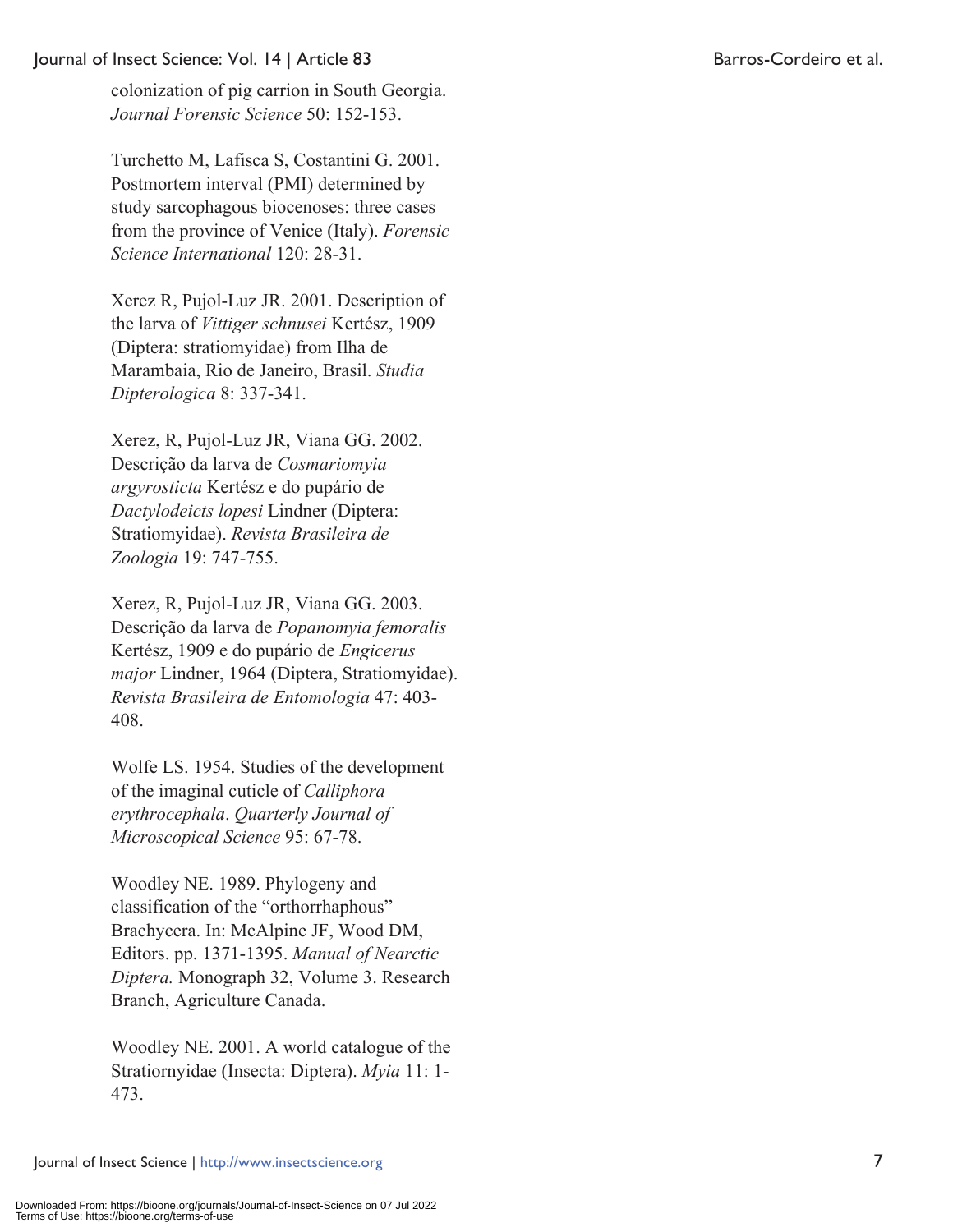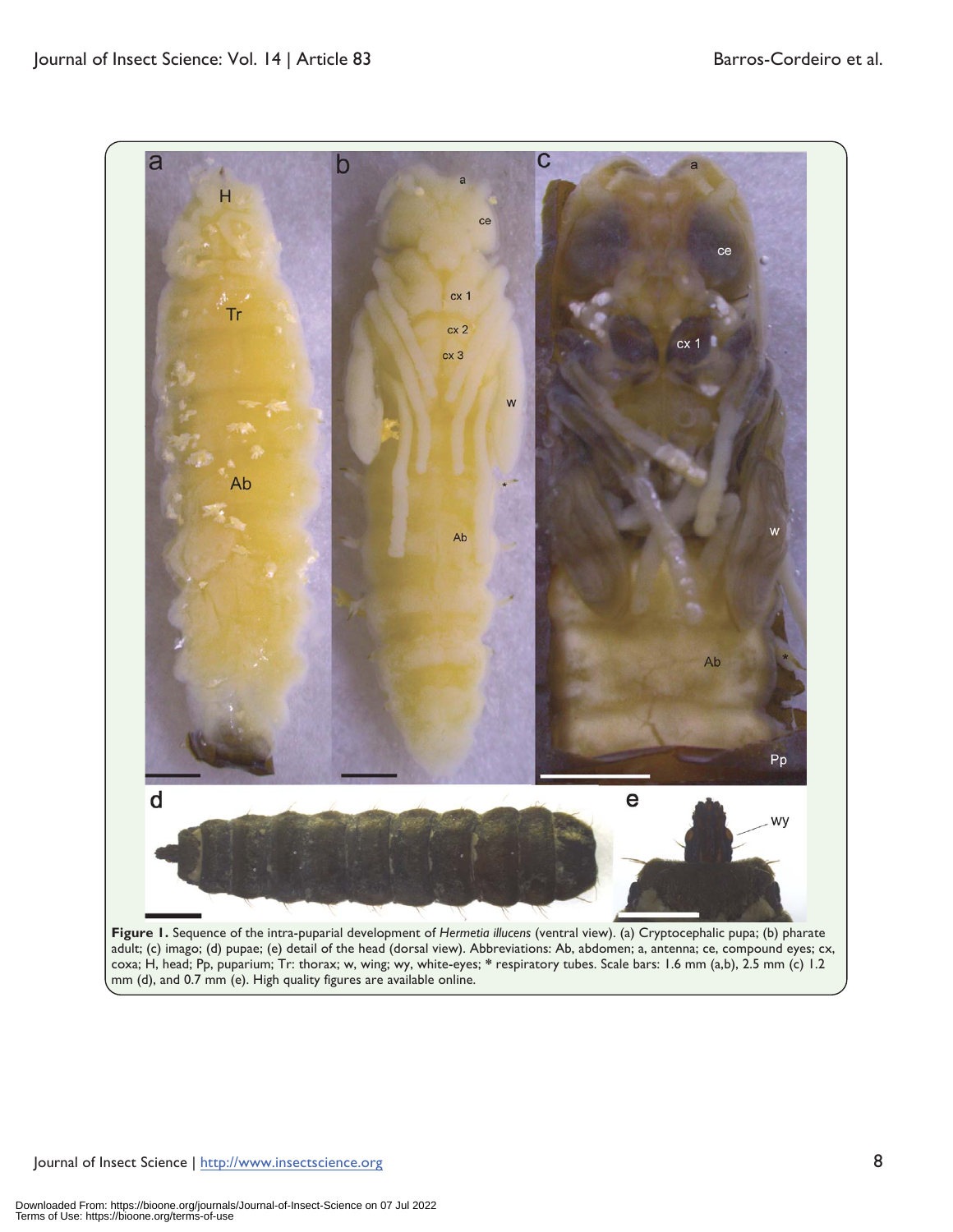

**Figure 2.** The pharate of *Hermetia illucens*, according to the color of the compound eyes. (a) Yellowish eyes; (b) Pinkish eyes; (c) Reddish eyes; (d) Brownish eyes. Abbreviations: a, antenna; ce, compound eyes; cx, coxa; la, labrum; le, legs. Scale bar: 1.5 mm. High quality figures are available online.